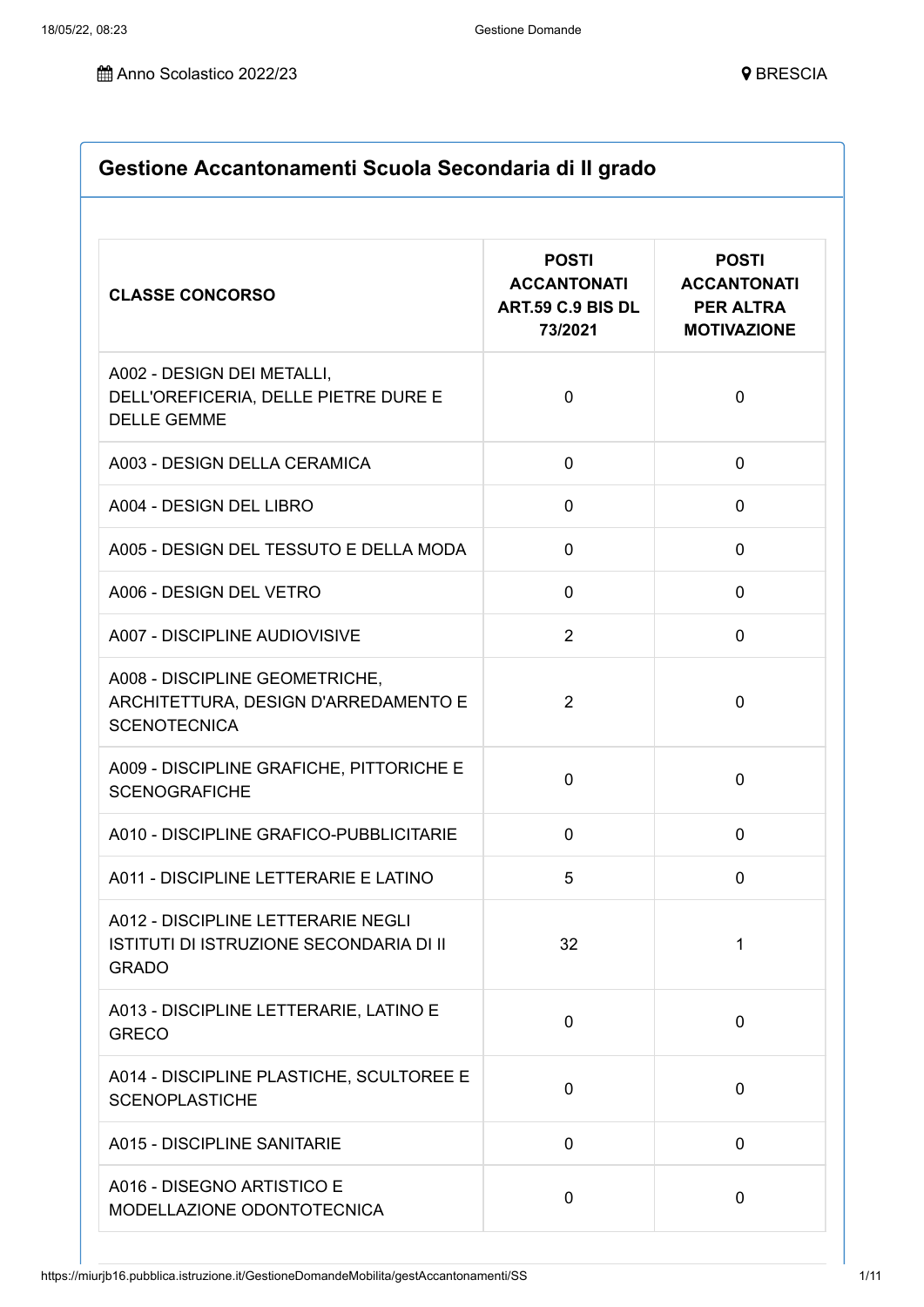| <b>CLASSE CONCORSO</b>                                                                                | <b>POSTI</b><br><b>ACCANTONATI</b><br>ART.59 C.9 BIS DL<br>73/2021 | <b>POSTI</b><br><b>ACCANTONATI</b><br><b>PER ALTRA</b><br><b>MOTIVAZIONE</b> |
|-------------------------------------------------------------------------------------------------------|--------------------------------------------------------------------|------------------------------------------------------------------------------|
| A017 - DISEGNO E STORIA DELL'ARTE NEGLI<br>ISTITUTI DI ISTRUZIONE SECONDARIA DI II<br><b>GRADO</b>    | $\mathbf{0}$                                                       | $\mathbf 0$                                                                  |
| A018 - FILOSOFIA E SCIENZE UMANE                                                                      | $\mathbf 0$                                                        | $\mathbf 0$                                                                  |
| A019 - FILOSOFIA E STORIA                                                                             | $\mathbf 0$                                                        | $\mathbf 0$                                                                  |
| A020 - FISICA                                                                                         | 3                                                                  | $\mathbf 0$                                                                  |
| A021 - GEOGRAFIA                                                                                      | $\mathbf 0$                                                        | $\mathbf 0$                                                                  |
| A026 - MATEMATICA                                                                                     | 28                                                                 | $\mathbf 0$                                                                  |
| A027 - MATEMATICA E FISICA                                                                            | 17                                                                 | $\mathbf 0$                                                                  |
| A029 - MUSICA NEGLI ISTITUTI DI ISTRUZIONE<br>SECONDARIA DI II GRADO                                  | $\mathbf 0$                                                        | $\mathbf 0$                                                                  |
| A031 - SCIENZE DEGLI ALIMENTI                                                                         | $\mathbf 0$                                                        | 0                                                                            |
| A032 - SCIENZE DELLA GEOLOGIA E DELLA<br><b>MINERALOGIA</b>                                           | $\mathbf 0$                                                        | $\mathbf 0$                                                                  |
| A033 - SCIENZE E TECNOLOGIE<br><b>AERONAUTICHE</b>                                                    | $\mathbf 0$                                                        | $\mathbf 0$                                                                  |
| A034 - SCIENZE E TECNOLOGIE CHIMICHE                                                                  | $\overline{7}$                                                     | $\mathbf 0$                                                                  |
| A035 - SCIENZE E TECNOLOGIE DELLA<br><b>CALZATURA E DELLA MODA</b>                                    | $\mathbf 0$                                                        | $\mathbf 0$                                                                  |
| A036 - SCIENZE E TECNOLOGIA DELLA<br><b>LOGISTICA</b>                                                 | $\Omega$                                                           | $\mathbf 0$                                                                  |
| A037 - SCIENZE E TECNOLOGIE DELLE<br>COSTRUZIONI TECNOLOGIE E TECNICHE DI<br>RAPPRESENTAZIONE GRAFICA | 1                                                                  | $\mathbf 0$                                                                  |
| A038 - SCIENZE E TECNOLOGIE DELLE<br><b>COSTRUZIONI AERONAUTICHE</b>                                  | $\mathbf 0$                                                        | $\overline{0}$                                                               |
| A039 - SCIENZE E TECNOLOGIE DELLE<br><b>COSTRUZIONI NAVALI</b>                                        | $\mathbf 0$                                                        | $\mathbf 0$                                                                  |
| A040 - SCIENZE E TECNOLOGIE ELETTRICHE<br>ED ELETTRONICHE                                             | 12                                                                 | $\mathbf 0$                                                                  |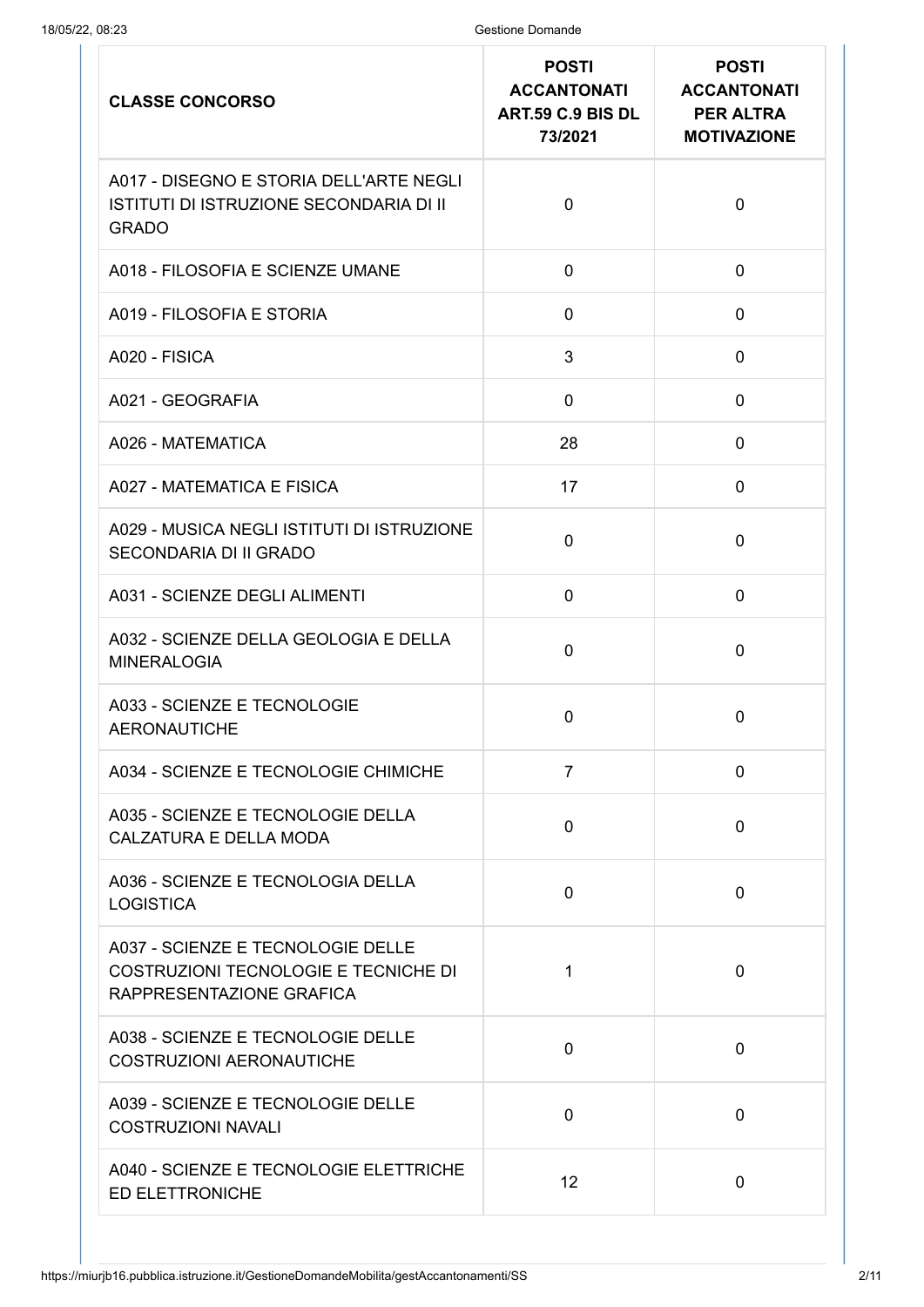| <b>CLASSE CONCORSO</b>                                                                             | <b>POSTI</b><br><b>ACCANTONATI</b><br>ART.59 C.9 BIS DL<br>73/2021 | <b>POSTI</b><br><b>ACCANTONATI</b><br><b>PER ALTRA</b><br><b>MOTIVAZIONE</b> |
|----------------------------------------------------------------------------------------------------|--------------------------------------------------------------------|------------------------------------------------------------------------------|
| A041 - SCIENZE E TECNOLOGIE<br><b>INFORMATICHE</b>                                                 | 20                                                                 | $\mathbf 0$                                                                  |
| A042 - SCIENZE E TECNOLOGIE MECCANICHE                                                             | 12                                                                 | $\mathbf 0$                                                                  |
| A043 - SCIENZE E TECNOLOGIE NAUTICHE                                                               | $\mathbf 0$                                                        | $\mathbf 0$                                                                  |
| A044 - SCIENZE E TECNOLOGIE TESSILI,<br>DELL'ABBIGLIAMENTO E DELLA MODA                            | $\mathbf 0$                                                        | $\mathbf 0$                                                                  |
| A045 - SCIENZE ECONOMICO-AZIENDALI                                                                 | $\overline{4}$                                                     | $\mathbf 0$                                                                  |
| A046 - SCIENZE GIURIDICO-ECONOMICHE                                                                | $\mathbf 0$                                                        | $\mathbf 0$                                                                  |
| A047 - SCIENZE MATEMATICHE APPLICATE                                                               | 6                                                                  | $\mathbf 0$                                                                  |
| A048 - SCIENZE MOTORIE E SPORTIVE NEGLI<br>ISTITUTI DI ISTRUZIONE SECONDARIA DI II<br><b>GRADO</b> | 7                                                                  | $\mathbf 0$                                                                  |
| A050 - SCIENZE NATURALI, CHIMICHE E<br><b>BIOLOGICHE</b>                                           | 10                                                                 | $\overline{0}$                                                               |
| A051 - SCIENZE, TECNOLOGIE E TECNICHE<br><b>AGRARIE</b>                                            | 1                                                                  | $\mathbf 0$                                                                  |
| A052 - SCIENZE, TECNOLOGIE E TECNICHE DI<br>PRODUZIONI ANIMALI                                     | $\mathbf 0$                                                        | $\mathbf 0$                                                                  |
| A053 - STORIA DELLA MUSICA                                                                         | $\mathbf 0$                                                        | $\mathbf 0$                                                                  |
| A054 - STORIA DELL'ARTE                                                                            | $\mathbf 0$                                                        | $\mathbf 0$                                                                  |
| A057 - TECNICA DELLA DANZA CLASSICA                                                                | 0                                                                  | $\mathbf 0$                                                                  |
| A058 - TECNICA DELLA DANZA<br><b>CONTEMPORANEA</b>                                                 | $\mathbf 0$                                                        | $\mathbf 0$                                                                  |
| A059 - TECNICA DI ACCOMPAGNAMENTO<br>ALLA DANZA E TEORIA, PRATICA MUSICALE<br>PER LA DANZA         | $\mathbf 0$                                                        | 0                                                                            |
| A061 - TECNOLOGIE E TECNICHE DELLE<br><b>COMUNICAZIONI MULTIMEDIALI</b>                            | $\overline{2}$                                                     | $\mathbf 0$                                                                  |
| A062 - TECNOLOGIE E TECNICHE PER LA<br><b>GRAFICA</b>                                              | $\mathbf 0$                                                        | $\mathbf 0$                                                                  |
| A063 - TECNOLOGIE MUSICALI                                                                         | 0                                                                  | $\mathbf 0$                                                                  |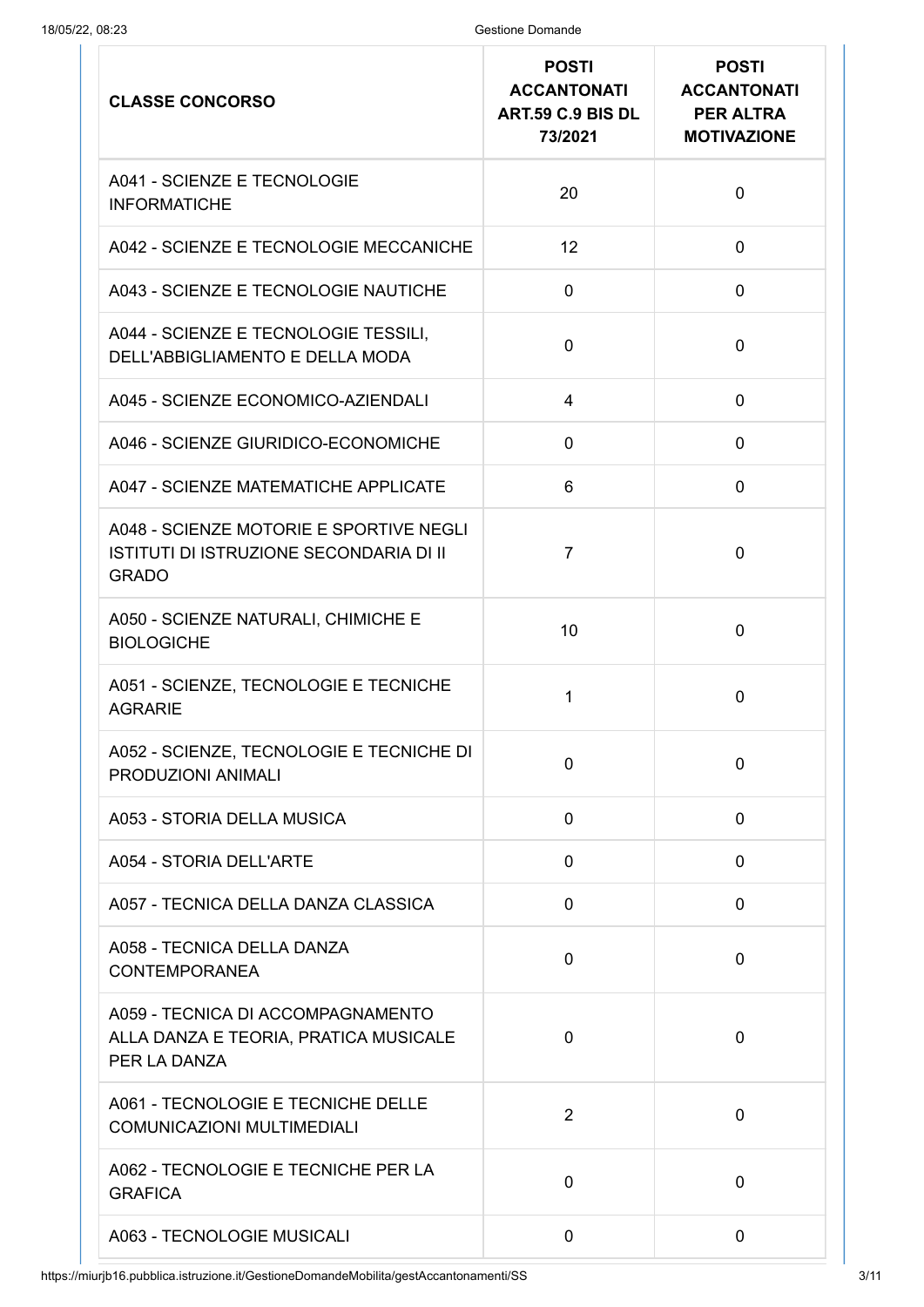| <b>CLASSE CONCORSO</b>                                                                                       | <b>POSTI</b><br><b>ACCANTONATI</b><br>ART.59 C.9 BIS DL<br>73/2021 | <b>POSTI</b><br><b>ACCANTONATI</b><br><b>PER ALTRA</b><br><b>MOTIVAZIONE</b> |
|--------------------------------------------------------------------------------------------------------------|--------------------------------------------------------------------|------------------------------------------------------------------------------|
| A064 - TEORIA, ANALISI E COMPOSIZIONE                                                                        | 0                                                                  | $\mathbf 0$                                                                  |
| A065 - TEORIA E TECNICA DELLA<br><b>COMUNICAZIONE</b>                                                        | 0                                                                  | $\mathbf 0$                                                                  |
| A066 - TRATTAMENTO TESTI, DATI ED<br>APPLICAZIONI. INFORMATICA                                               | 0                                                                  | $\overline{0}$                                                               |
| A072 - DISCIPLINE LETTERARIE (ITALIANO<br>SECONDA LINGUA) II GRADO LINGUA<br><b>SLOVENA</b>                  | 0                                                                  | $\overline{0}$                                                               |
| A073 - DISCIPLINE LETTERARIE SCUOLE II<br><b>GRADO LINGUA SLOVENA O BILINGUE</b>                             | 0                                                                  | $\mathbf 0$                                                                  |
| A074 - DISCIPLINE LETTERARIE E LATINO<br>CON LINGUA DI INSEGNAMENTO SLOVENA                                  | 0                                                                  | $\mathbf 0$                                                                  |
| A075 - DISCIPLINE LETTERARIE, LATINO E<br><b>GRECO CON LINGUA DI INSEGNAMENTO</b><br><b>SLOVENA</b>          | 0                                                                  | $\overline{0}$                                                               |
| A076 - TRATTAMENTO TESTI, DATI ED<br>APPLICAZIONI. INFORMATICA ISTITUTI<br>PROFESSIONALI SLOVENA             | 0                                                                  | $\overline{0}$                                                               |
| A079 - DISCIPLINE LETTERARIE (ITALIANO II<br>LINGUA) SCUOLE II GRADO IN LINGUA<br><b>TEDESCA</b>             | 0                                                                  | $\mathbf 0$                                                                  |
| A080 - DISCIPLINE LETTERARIE II GRADO IN<br>LINGUA TEDESCA O CON LINGUA TEDESCA<br>IN LOC LADINE             | $\mathbf 0$                                                        | $\mathbf 0$                                                                  |
| A081 - DISCIPLINE LETTERARIE E LATINO NEI<br>LICEI LINGUA TEDESCA O CON LING<br><b>TEDESCA IN LOC LADINE</b> | 0                                                                  | $\mathbf 0$                                                                  |
| A082 - DISCIPLINE LETTERARIE E LATINO E<br>GRECO NEI LICEI LINGUA TEDESCA O CON<br>LING TEDESCA IN LO        | 0                                                                  | 0                                                                            |
| A083 - DISCIPLINE LETTERARIE (TEDESCO II<br>LINGUA) SCUOLE II GRADO IN LINGUA<br><b>ITALIANA</b>             | 0                                                                  | $\mathbf 0$                                                                  |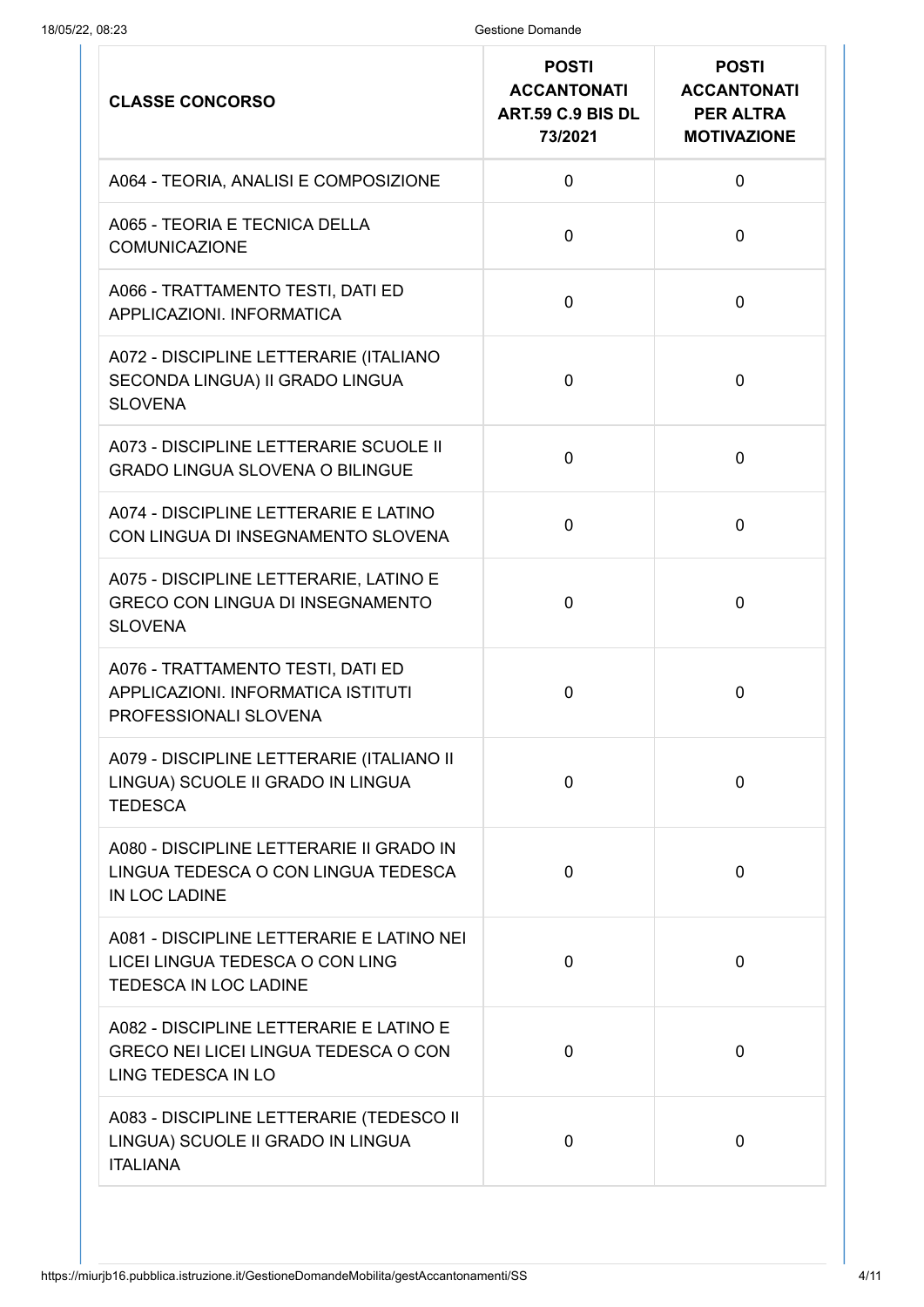| <b>CLASSE CONCORSO</b>                                                                                         | <b>POSTI</b><br><b>ACCANTONATI</b><br>ART.59 C.9 BIS DL<br>73/2021 | <b>POSTI</b><br><b>ACCANTONATI</b><br><b>PER ALTRA</b><br><b>MOTIVAZIONE</b> |
|----------------------------------------------------------------------------------------------------------------|--------------------------------------------------------------------|------------------------------------------------------------------------------|
| A086 - TRATTAMENTO TESTI, DATI ED<br>APPLICAZIONI. INFORMATICA ISTITUTI<br>PROFESSIONALI LING TED              | $\mathbf 0$                                                        | $\overline{0}$                                                               |
| AA24 - LINGUE E CULTURE STRANIERE NEGLI<br>ISTITUTI DI ISTRUZIONE DI II GRADO<br>(FRANCESE)                    | $\mathbf 0$                                                        | $\mathbf 0$                                                                  |
| AA55 - STRUMENTO MUSICALE NEGLI<br>ISTITUTI DI ISTRUZIONE SECONDARIA DI II<br><b>GRADO (ARPA)</b>              | $\Omega$                                                           | $\overline{0}$                                                               |
| AB24 - LINGUE E CULTURE STRANIERE NEGLI<br><b>ISTITUTI DI ISTRUZIONE DI II GRADO</b><br>(INGLESE)              | 40                                                                 | $\overline{0}$                                                               |
| <b>AB55 - STRUMENTO MUSICALE NEGLI</b><br>ISTITUTI DI ISTRUZIONE SECONDARIA DI II<br><b>GRADO (CHITARRA)</b>   | $\mathbf 0$                                                        | $\overline{0}$                                                               |
| AC24 - LINGUE E CULTURE STRANIERE NEGLI<br>ISTITUTI DI ISTRUZIONE DI II GRADO<br>(SPAGNOLO)                    | 0                                                                  | $\overline{0}$                                                               |
| <b>AC55 - STRUMENTO MUSICALE NEGLI</b><br>ISTITUTI DI ISTRUZIONE SECONDARIA DI II<br><b>GRADO (CLARINETTO)</b> | $\mathbf 0$                                                        | $\mathbf 0$                                                                  |
| AD24 - LINGUE E CULTURE STRANIERE NEGLI<br><b>ISTITUTI DI ISTRUZIONE DI II GRADO</b><br>(TEDESCO)              | $\mathbf 0$                                                        | $\mathbf 0$                                                                  |
| <b>AD55 - STRUMENTO MUSICALE NEGLI</b><br>ISTITUTI DI ISTRUZIONE SECONDARIA DI II<br>GRADO (CORNO)             | $\mathbf{0}$                                                       | 0                                                                            |
| AE24 - LINGUE E CULTURE STRANIERE NEGLI<br>ISTITUTI DI ISTRUZIONE DI II GRADO (RUSSO)                          | $\mathbf 0$                                                        | $\mathbf 0$                                                                  |
| <b>AE55 - STRUMENTO MUSICALE NEGLI</b><br>ISTITUTI DI ISTRUZIONE SECONDARIA DI II<br>GRADO (FAGOTTO)           | $\mathbf 0$                                                        | $\mathbf 0$                                                                  |
| AF24 - LINGUE E CULTURE STRANIERE NEGLI<br>ISTITUTI DI ISTRUZIONE DI II GRADO<br>(ALBANESE)                    | $\mathbf 0$                                                        | $\mathbf 0$                                                                  |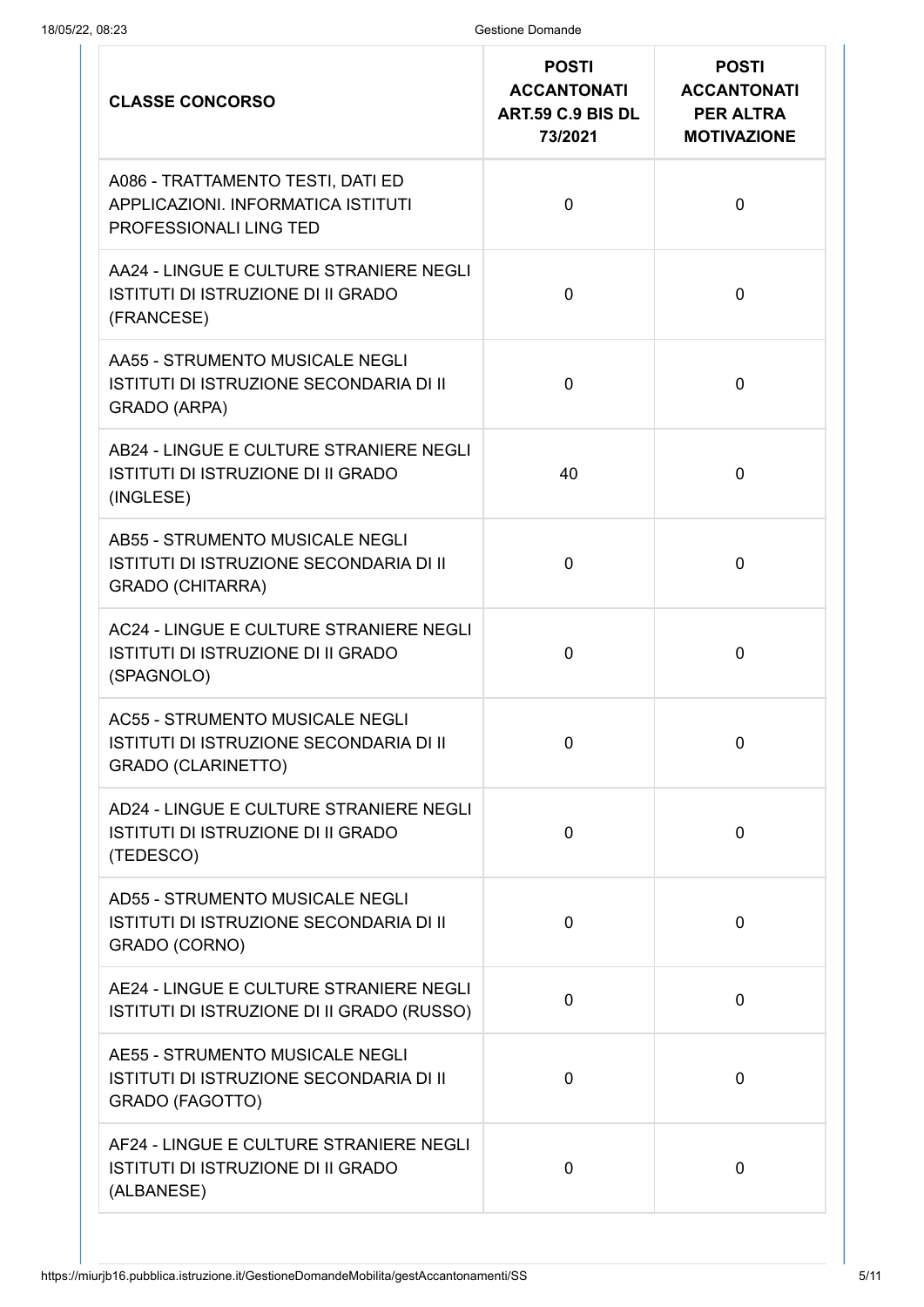| <b>CLASSE CONCORSO</b>                                                                                           | <b>POSTI</b><br><b>ACCANTONATI</b><br>ART.59 C.9 BIS DL<br>73/2021 | <b>POSTI</b><br><b>ACCANTONATI</b><br><b>PER ALTRA</b><br><b>MOTIVAZIONE</b> |
|------------------------------------------------------------------------------------------------------------------|--------------------------------------------------------------------|------------------------------------------------------------------------------|
| <b>AF55 - STRUMENTO MUSICALE NEGLI</b><br>ISTITUTI DI ISTRUZIONE SECONDARIA DI II<br><b>GRADO (FISARMONICA)</b>  | $\mathbf 0$                                                        | $\overline{0}$                                                               |
| AG24 - LINGUE E CULTURE STRANIERE NEGLI<br>ISTITUTI DI ISTRUZIONE DI II GRADO<br>(SLOVENO)                       | 0                                                                  | $\mathbf 0$                                                                  |
| <b>AG55 - STRUMENTO MUSICALE NEGLI</b><br>ISTITUTI DI ISTRUZIONE SECONDARIA DI II<br><b>GRADO (FLAUTO DOLCE)</b> | 0                                                                  | $\overline{0}$                                                               |
| AH24 - LINGUE E CULTURE STRANIERE NEGLI<br>ISTITUTI DI ISTRUZIONE DI II GRADO (SERBO-<br>CROATO)                 | $\Omega$                                                           | $\overline{0}$                                                               |
| AH55 - STRUMENTO MUSICALE NEGLI<br>ISTITUTI DI ISTRUZIONE SECONDARIA DI II<br>GRADO (OBOE)                       | 0                                                                  | $\overline{0}$                                                               |
| AI24 - LINGUE E CULTURE STRANIERE NEGLI<br><b>ISTITUTI DI ISTRUZIONE DI II GRADO</b><br>(CINESE)                 | $\mathbf 0$                                                        | $\mathbf 0$                                                                  |
| AI55 - STRUMENTO MUSICALE NEGLI ISTITUTI<br>DI ISTRUZIONE SECONDARIA DI II GRADO<br>(PERCUSSIONI)                | $\mathbf 0$                                                        | 0                                                                            |
| AJ24 - LINGUE E CULTURE STRANIERE NEGLI<br>ISTITUTI DI ISTRUZIONE DI II GRADO<br>(GIAPPONESE)                    | $\mathbf 0$                                                        | $\mathbf 0$                                                                  |
| <b>AJ55 - STRUMENTO MUSICALE NEGLI</b><br>ISTITUTI DI ISTRUZIONE SECONDARIA DI II<br><b>GRADO (PIANOFORTE)</b>   | 0                                                                  | $\mathbf 0$                                                                  |
| AK24 - LINGUE E CULTURE STRANIERE NEGLI<br>ISTITUTI DI ISTRUZIONE DI II GRADO<br>(EBRAICO)                       | 0                                                                  | $\mathbf 0$                                                                  |
| AK55 - STRUMENTO MUSICALE NEGLI<br>ISTITUTI DI ISTRUZIONE SECONDARIA DI II<br>GRADO (SASSOFONO)                  | 0                                                                  | $\mathbf 0$                                                                  |
| AL24 - LINGUE E CULTURE STRANIERE NEGLI<br>ISTITUTI DI ISTRUZIONE DI II GRADO (ARABO)                            | $\mathbf 0$                                                        | $\mathbf 0$                                                                  |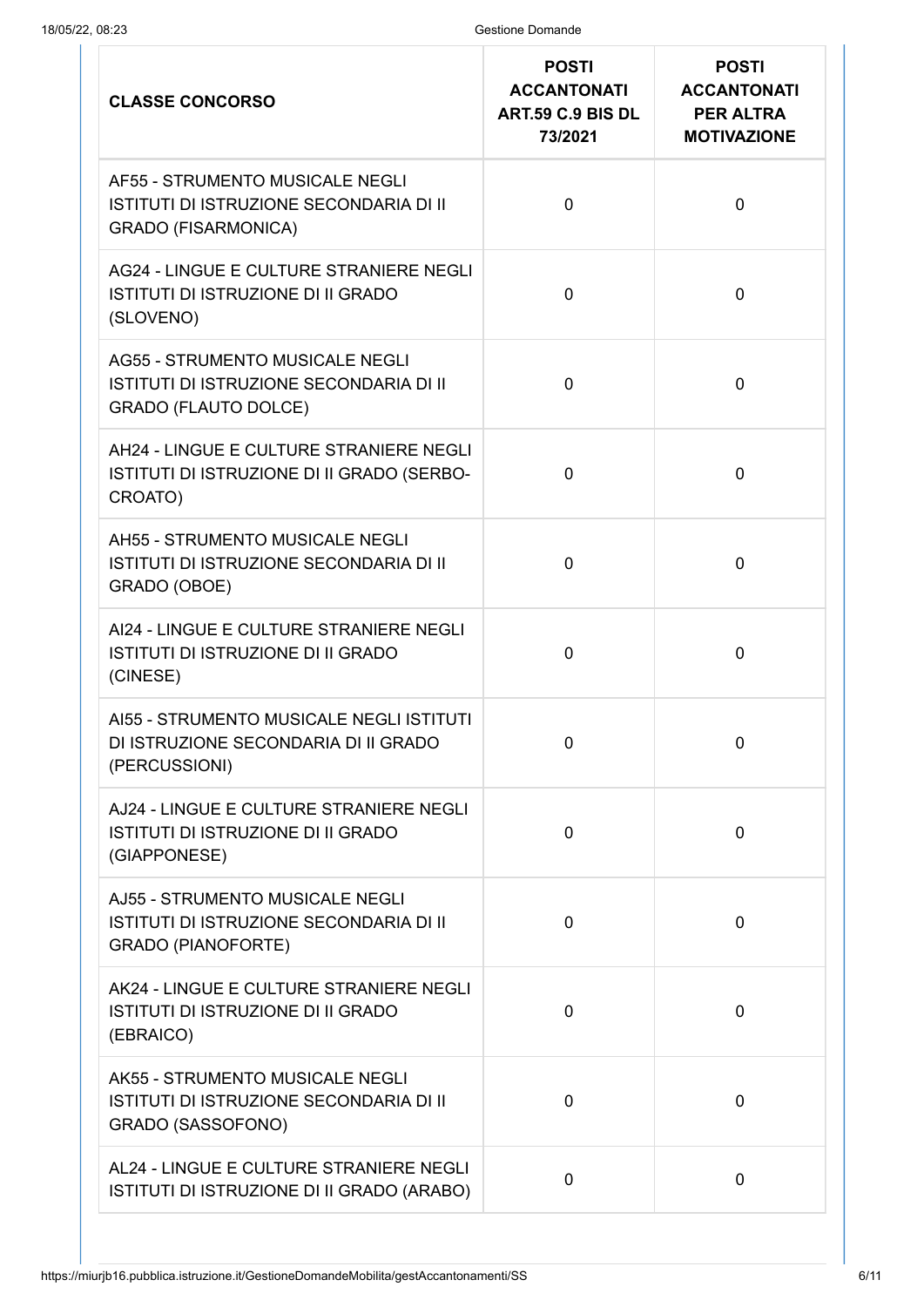| <b>CLASSE CONCORSO</b>                                                                                           | <b>POSTI</b><br><b>ACCANTONATI</b><br>ART.59 C.9 BIS DL<br>73/2021 | <b>POSTI</b><br><b>ACCANTONATI</b><br><b>PER ALTRA</b><br><b>MOTIVAZIONE</b> |
|------------------------------------------------------------------------------------------------------------------|--------------------------------------------------------------------|------------------------------------------------------------------------------|
| <b>AL55 - STRUMENTO MUSICALE NEGLI</b><br>ISTITUTI DI ISTRUZIONE SECONDARIA DI II<br><b>GRADO (TROMBA)</b>       | $\mathbf 0$                                                        | $\mathbf 0$                                                                  |
| AM24 - LINGUE E CULTURE STRANIERE<br>NEGLI ISTITUTI DI ISTRUZIONE DI II GRADO<br>(NEO-GRECO)                     | $\mathbf 0$                                                        | $\mathbf 0$                                                                  |
| AM55 - STRUMENTO MUSICALE NEGLI<br>ISTITUTI DI ISTRUZIONE SECONDARIA DI II<br>GRADO (VIOLINO)                    | $\mathbf 0$                                                        | $\overline{0}$                                                               |
| AN24 - LINGUE E CULTURE STRANIERE NEGLI<br><b>ISTITUTI DI ISTRUZIONE DI II GRADO</b><br>(PORTOGHESE)             | $\overline{0}$                                                     | $\overline{0}$                                                               |
| <b>AN55 - STRUMENTO MUSICALE NEGLI</b><br>ISTITUTI DI ISTRUZIONE SECONDARIA DI II<br><b>GRADO (VIOLONCELLO)</b>  | $\mathbf 0$                                                        | $\overline{0}$                                                               |
| <b>AO55 - STRUMENTO MUSICALE NEGLI</b><br>ISTITUTI DI ISTRUZIONE SECONDARIA DI II<br>GRADO (CANTO)               | $\mathbf 0$                                                        | 1                                                                            |
| <b>AP55 - STRUMENTO MUSICALE NEGLI</b><br>ISTITUTI DI ISTRUZIONE SECONDARIA DI II<br>GRADO (CONTRABBASSO)        | $\mathbf 0$                                                        | 0                                                                            |
| <b>AQ55 - STRUMENTO MUSICALE NEGLI</b><br>ISTITUTI DI ISTRUZIONE SECONDARIA DI II<br>GRADO (ORGANO)              | 0                                                                  | $\mathbf 0$                                                                  |
| <b>AR55 - STRUMENTO MUSICALE NEGLI</b><br>ISTITUTI DI ISTRUZIONE SECONDARIA DI II<br><b>GRADO (TROMBONE)</b>     | 0                                                                  | $\mathbf 0$                                                                  |
| <b>AS55 - STRUMENTO MUSICALE NEGLI</b><br>ISTITUTI DI ISTRUZIONE SECONDARIA DI II<br><b>GRADO (VIOLA)</b>        | 0                                                                  | $\mathbf 0$                                                                  |
| <b>AT55 - STRUMENTO MUSICALE NEGLI</b><br>ISTITUTI DI ISTRUZIONE SECONDARIA DI II<br><b>GRADO (BASSO TUBA)</b>   | 0                                                                  | $\overline{0}$                                                               |
| <b>AU55 - STRUMENTO MUSICALE NEGLI</b><br>ISTITUTI DI ISTRUZIONE SECONDARIA DI II<br><b>GRADO (CLAVICEMBALO)</b> | 0                                                                  | $\mathbf 0$                                                                  |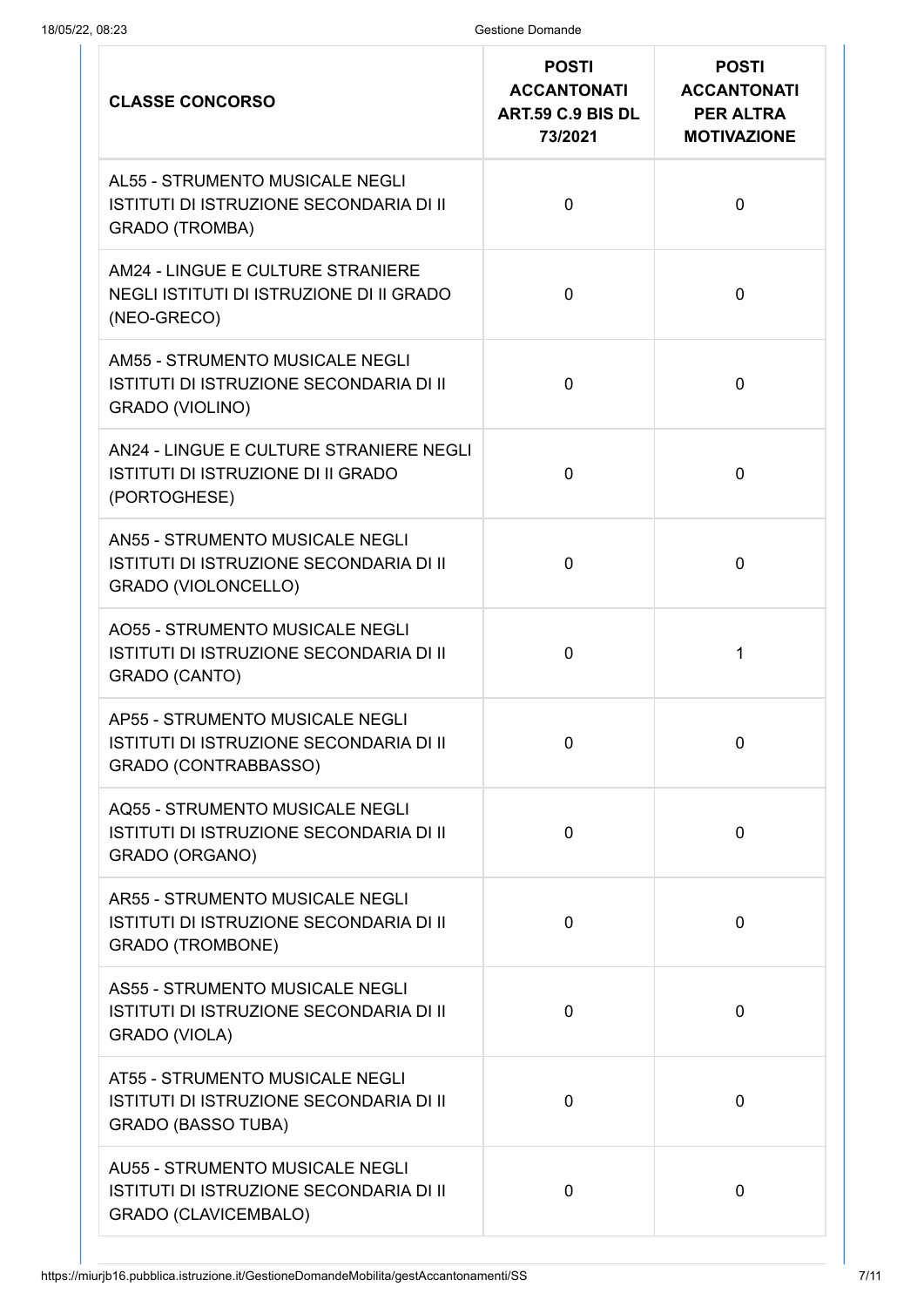| <b>CLASSE CONCORSO</b>                                                                                              | <b>POSTI</b><br><b>ACCANTONATI</b><br>ART.59 C.9 BIS DL<br>73/2021 | <b>POSTI</b><br><b>ACCANTONATI</b><br><b>PER ALTRA</b><br><b>MOTIVAZIONE</b> |
|---------------------------------------------------------------------------------------------------------------------|--------------------------------------------------------------------|------------------------------------------------------------------------------|
| <b>AV55 - STRUMENTO MUSICALE NEGLI</b><br>ISTITUTI DI ISTRUZIONE SECONDARIA DI II<br><b>GRADO (MANDOLINO)</b>       | $\mathbf 0$                                                        | $\overline{0}$                                                               |
| <b>AW55 - STRUMENTO MUSICALE NEGLI</b><br>ISTITUTI DI ISTRUZIONE SECONDARIA DI II<br><b>GRADO (FLAUTO TRAVERSO)</b> | $\mathbf 0$                                                        | $\overline{0}$                                                               |
| <b>B003 - LABORATORI DI FISICA</b>                                                                                  | $\mathbf 0$                                                        | $\mathbf 0$                                                                  |
| <b>B004 - LABORATORI DI LIUTERIA</b>                                                                                | $\mathbf 0$                                                        | $\mathbf 0$                                                                  |
| <b>B005 - LABORATORIO DI LOGISTICA</b>                                                                              | 0                                                                  | $\mathbf 0$                                                                  |
| B006 - LABORATORIO DI ODONTOTECNICA                                                                                 | $\mathbf 0$                                                        | $\overline{0}$                                                               |
| <b>B007 - LABORATORIO DI OTTICA</b>                                                                                 | $\mathbf{1}$                                                       | $\mathbf 0$                                                                  |
| <b>B008 - LABORATORI DI PRODUZIONE</b><br><b>INDUSTRIALI ED ARTIGIANALI DELLA</b><br><b>CERAMICA</b>                | $\mathbf 0$                                                        | $\overline{0}$                                                               |
| <b>B009 - LABORATORI DI SCIENZE E</b><br><b>TECNOLOGIE AERONAUTICHE</b>                                             | $\overline{0}$                                                     | $\overline{0}$                                                               |
| <b>B010 - LABORATORI DI SCIENZE E</b><br>TECNOLOGIE DELLE COSTRUZIONI<br><b>AERONAUTICHE</b>                        | $\mathbf 0$                                                        | $\mathbf 0$                                                                  |
| <b>B011 - LABORATORI DI SCIENZE E</b><br><b>TECNOLOGIE AGRARIE</b>                                                  | 9                                                                  | $\overline{0}$                                                               |
| <b>B012 - LABORATORI DI SCIENZE E</b><br><b>TECNOLOGIE CHIMICHE E</b><br><b>MICROBIOLOGICHE</b>                     | 4                                                                  | $\mathbf 0$                                                                  |
| <b>B013 - LABORATORI DI SCIENZE E</b><br>TECNOLOGIE DELLA CALZATURA E DELLA<br><b>MODA</b>                          | $\overline{0}$                                                     | $\overline{0}$                                                               |
| <b>B014 - LABORATORI DI SCIENZE E</b><br>TECNOLOGIE DELLE COSTRUZIONI                                               | $\mathbf 0$                                                        | $\overline{0}$                                                               |
| <b>B015 - LABORATORI DI SCIENZE E</b><br>TECNOLOGIE ELETTRICHE ED<br><b>ELETTRONICHE</b>                            | $\overline{7}$                                                     | $\overline{0}$                                                               |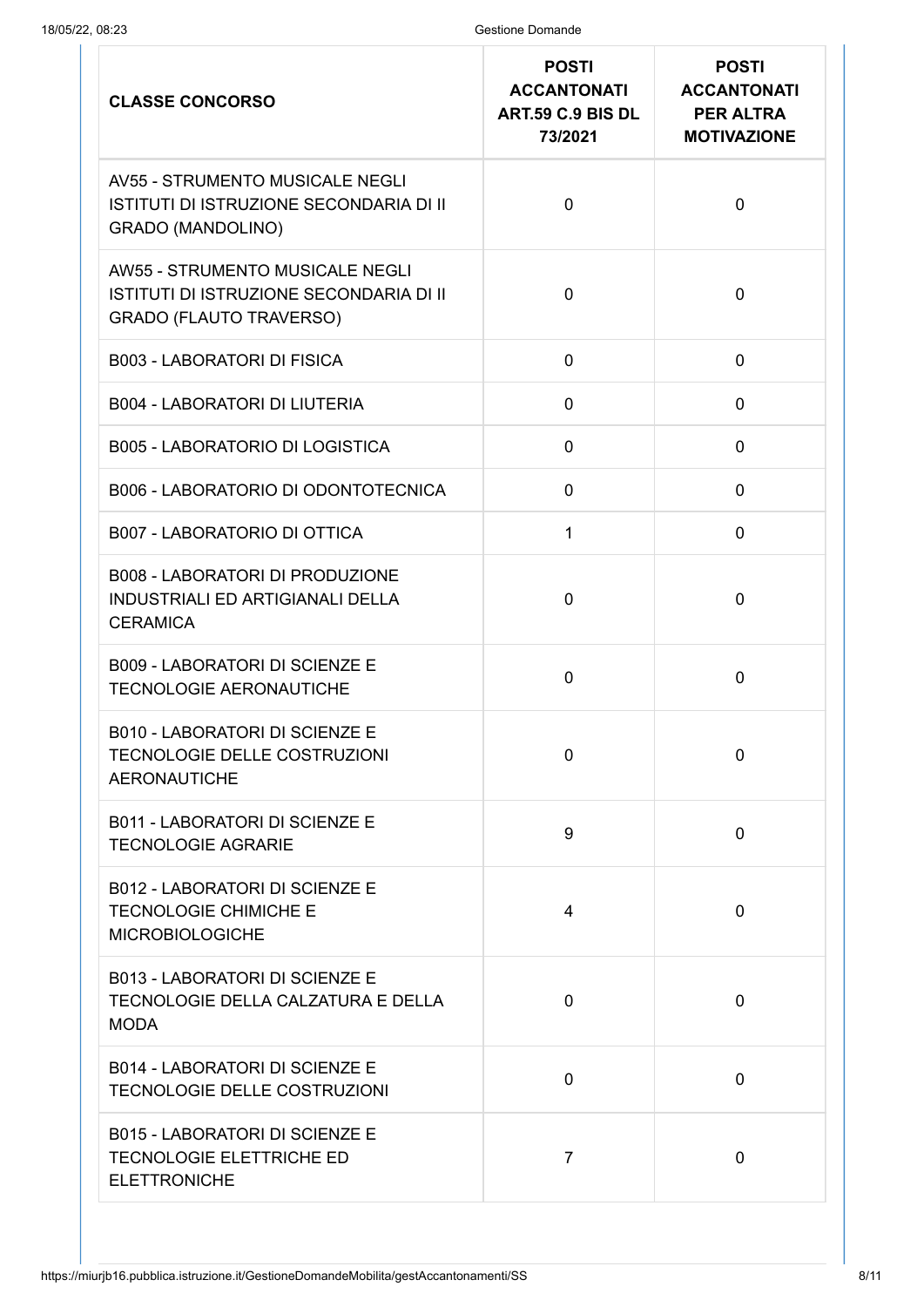| <b>CLASSE CONCORSO</b>                                                                          | <b>POSTI</b><br><b>ACCANTONATI</b><br>ART.59 C.9 BIS DL<br>73/2021 | <b>POSTI</b><br><b>ACCANTONATI</b><br><b>PER ALTRA</b><br><b>MOTIVAZIONE</b> |
|-------------------------------------------------------------------------------------------------|--------------------------------------------------------------------|------------------------------------------------------------------------------|
| <b>B016 - LABORATORI DI SCIENZE E</b><br><b>TECNOLOGIE INFORMATICHE</b>                         | 6                                                                  | $\mathbf 0$                                                                  |
| <b>B017 - LABORATORI DI SCIENZE E</b><br><b>TECNOLOGIE MECCANICHE</b>                           | 16                                                                 | $\mathbf 0$                                                                  |
| <b>B018 - LABORATORI DI SCIENZE E</b><br>TECNOLOGIE TESSILI, DELL'ABBIGLIAMENTO<br>E DELLA MODA | 3                                                                  | $\mathbf 0$                                                                  |
| <b>B019 - LABORATORI DI SERVIZI DI</b><br>RICETTIVITA' ALBERGHIERA                              | $\mathbf 0$                                                        | $\mathbf 0$                                                                  |
| <b>B020 - LABORATORI DI SERVIZI</b><br>ENOGASTRONOMICI, SETTORE CUCINA                          | $\mathbf 0$                                                        | $\mathbf 0$                                                                  |
| <b>B021 - LABORATORI DI SERVIZI</b><br>ENOGASTRONOMICI, SETTORE SALA E<br><b>VENDITA</b>        | 3                                                                  | $\mathbf 0$                                                                  |
| <b>B022 - LABORATORI DI TECNOLOGIE E</b><br>TECNICHE DELLE COMUNICAZIONI<br><b>MULTIMEDIALI</b> | 5                                                                  | $\mathbf 0$                                                                  |
| B023 - LABORATORI PER I SERVIZI SOCIO-<br><b>SANITARI</b>                                       | $\mathbf 0$                                                        | 0                                                                            |
| B024 - LABORATORIO DI SCIENZE E<br><b>TECNOLOGIE NAUTICHE</b>                                   | $\mathbf 0$                                                        | $\mathbf 0$                                                                  |
| B025 - LABORATORIO DI SCIENZE E<br>TECNOLOGIE DELLE COSTRUZIONI NAVALI                          | $\mathbf 0$                                                        | 0                                                                            |
| B026 - LABORATORIO DI TECNOLOGIE DEL<br><b>LEGNO</b>                                            | $\mathbf 0$                                                        | $\mathbf 0$                                                                  |
| B027 - LABORATORIO DI TECNOLOGIE DEL<br><b>MARMO</b>                                            | $\mathbf 0$                                                        | $\mathbf 0$                                                                  |
| B028 - LABORATORIO DI TECNOLOGIE ORAFE                                                          | $\mathbf 0$                                                        | $\mathbf 0$                                                                  |
| <b>B029 - GABINETTO FISIOTERAPICO</b>                                                           | $\mathbf 0$                                                        | 0                                                                            |
| B030 - ADDETTO ALL'UFFICIO TECNICO                                                              | $\mathbf 0$                                                        | $\mathbf 0$                                                                  |
| <b>B031 - ESERCITAZIONI PRATICHE PER</b><br><b>CENTRALINISTI TELEFONICI</b>                     | $\mathbf 0$                                                        | $\mathbf 0$                                                                  |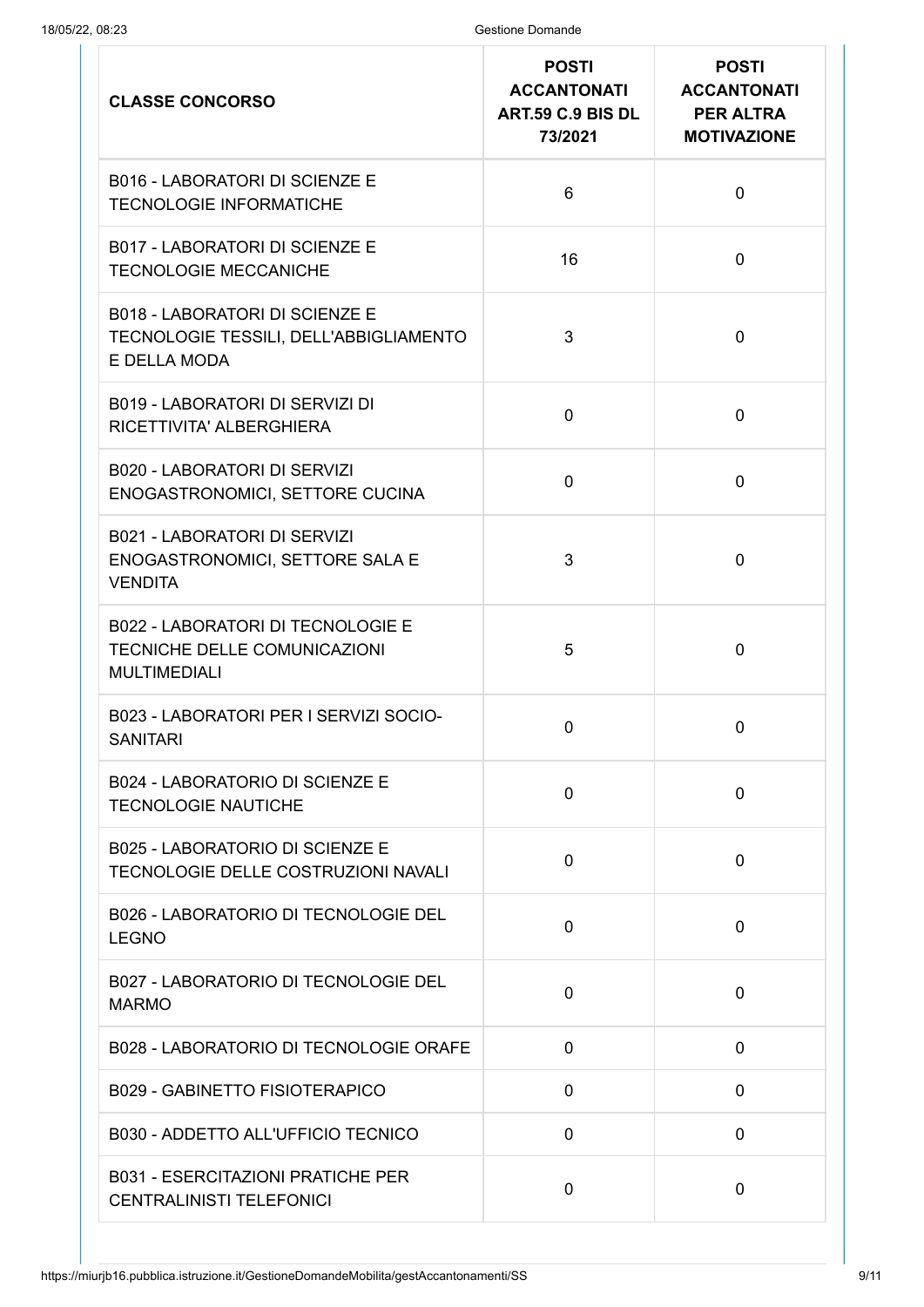| <b>CLASSE CONCORSO</b>                                          | <b>POSTI</b><br><b>ACCANTONATI</b><br>ART.59 C.9 BIS DL<br>73/2021 | <b>POSTI</b><br><b>ACCANTONATI</b><br><b>PER ALTRA</b><br><b>MOTIVAZIONE</b> |
|-----------------------------------------------------------------|--------------------------------------------------------------------|------------------------------------------------------------------------------|
| <b>BA02 - CONVERSAZIONE IN LINGUA</b><br>STRANIERA (FRANCESE)   | $\mathbf 0$                                                        | $\overline{0}$                                                               |
| <b>BB02 - CONVERSAZIONE IN LINGUA</b><br>STRANIERA (INGLESE)    | $\mathbf 0$                                                        | $\overline{0}$                                                               |
| <b>BC02 - CONVERSAZIONE IN LINGUA</b><br>STRANIERA (SPAGNOLO)   | $\mathbf 0$                                                        | $\mathbf 0$                                                                  |
| <b>BD02 - CONVERSAZIONE IN LINGUA</b><br>STRANIERA (TEDESCO)    | $\mathbf 0$                                                        | $\overline{0}$                                                               |
| <b>BE02 - CONVERSAZIONE IN LINGUA</b><br>STRANIERA (RUSSO)      | $\mathbf 0$                                                        | $\overline{0}$                                                               |
| <b>BF02 - CONVERSAZIONE IN LINGUA</b><br>STRANIERA (ALBANESE)   | $\mathbf 0$                                                        | $\overline{0}$                                                               |
| <b>BG02 - CONVERSAZIONE IN LINGUA</b><br>STRANIERA (SLOVENO)    | $\mathbf 0$                                                        | $\mathbf 0$                                                                  |
| BH02 - CONVERSAZIONE IN LINGUA<br>STRANIERA (SERBO-CROATO)      | $\mathbf 0$                                                        | $\mathbf 0$                                                                  |
| <b>BI02 - CONVERSAZIONE IN LINGUA</b><br>STRANIERA (CINESE)     | $\mathbf 0$                                                        | 0                                                                            |
| <b>BJ02 - CONVERSAZIONE IN LINGUA</b><br>STRANIERA (GIAPPONESE) | $\mathbf 0$                                                        | $\mathbf 0$                                                                  |
| BK02 - CONVERSAZIONE IN LINGUA<br>STRANIERA (EBRAICO)           | $\mathbf 0$                                                        | $\mathbf 0$                                                                  |
| BL02 - CONVERSAZIONE IN LINGUA<br>STRANIERA (ARABO)             | $\mathbf 0$                                                        | $\mathbf 0$                                                                  |
| <b>BM02 - CONVERSAZIONE IN LINGUA</b><br>STRANIERA (NEO-GRECO)  | $\mathbf 0$                                                        | $\mathbf 0$                                                                  |
| <b>BN02 - CONVERSAZIONE IN LINGUA</b><br>STRANIERA (PORTOGHESE) | $\mathbf 0$                                                        | $\mathbf 0$                                                                  |
| <b>SOSTEGNO</b>                                                 | $\mathbf 0$                                                        | 3                                                                            |